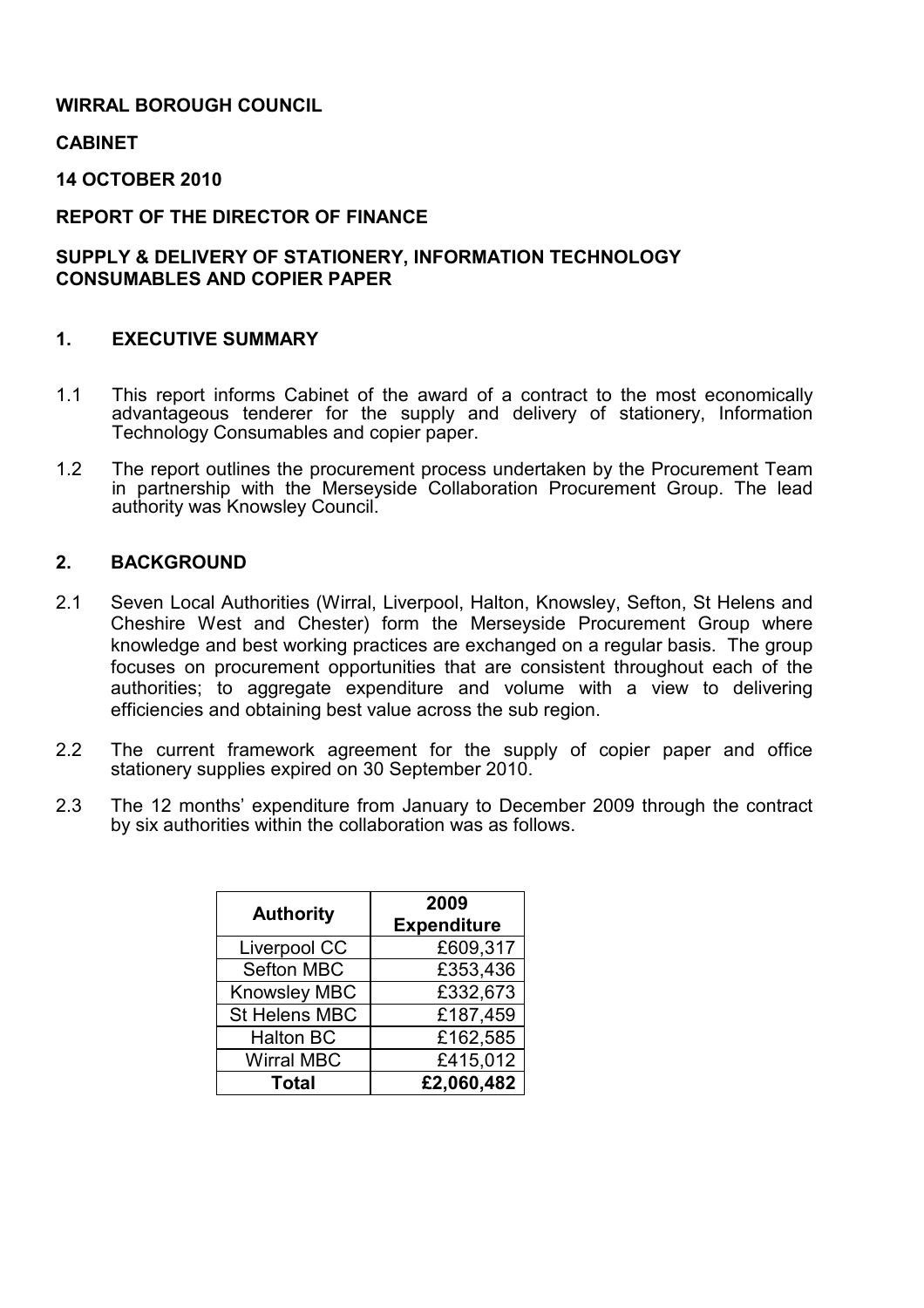# 3. TENDER PROCESS

- 3.1 A "Buying Solutions" framework, let in January 2010 was considered and proved to offer the flexibility required to conduct further competition which met the requirements of the Collaborating Authorities. This approach provides exemption from a full procurement process under the contract procedure rules as tenders have already been invited by a public body.
- 3.2 The framework approach was agreed in a meeting of procurement representatives held on 1 April 2010. In addition to stability in the prices and availability of key product lines and process efficiency other value for money and sustainability decisions taken during this meeting included to:-
	- Adopt a single source agreement as currently operated
	- Switch, where possible, to own branded products
	- Rationalise and consolidate the product range significantly
	- Continue the use of 100% recycled copier paper and favour other products with recycled content where economically advantageous
	- Conduct the process via an e-Auction
- 3.3 The quotation responses were evaluated, independently by each Collaborating Authority against non financial criteria, as detailed below:

| <b>Quality Criteria</b>    | Weighting |  |
|----------------------------|-----------|--|
| <b>Assurance of Supply</b> | 12%       |  |
| <b>Quality Management</b>  | 10%       |  |
| Service                    | 12%       |  |
| Sustainability             | 6%        |  |

Quality 40% Price 60%

 A sampling exercise was also conducted, as part of the evaluation, to ensure that generic items were 'fit for purpose'. The Wirral Stationery User Group took part in the product evaluation.

3.4 Following the completion of the E-Auction conducted on 12 August 2010, the Most Economically Advantageous Tender was submitted by Banner Business Services.

#### 4. BENEFITS

4.1 Maintaining the 'one stop shop' approach to this commodity will continue to maximise the efficiencies in processing orders, receipting goods and invoicing that exists with the current arrangement. This will be further enhanced when full electronic transaction processing to punch out / punch in to the Oracle i-Procurement system is implemented.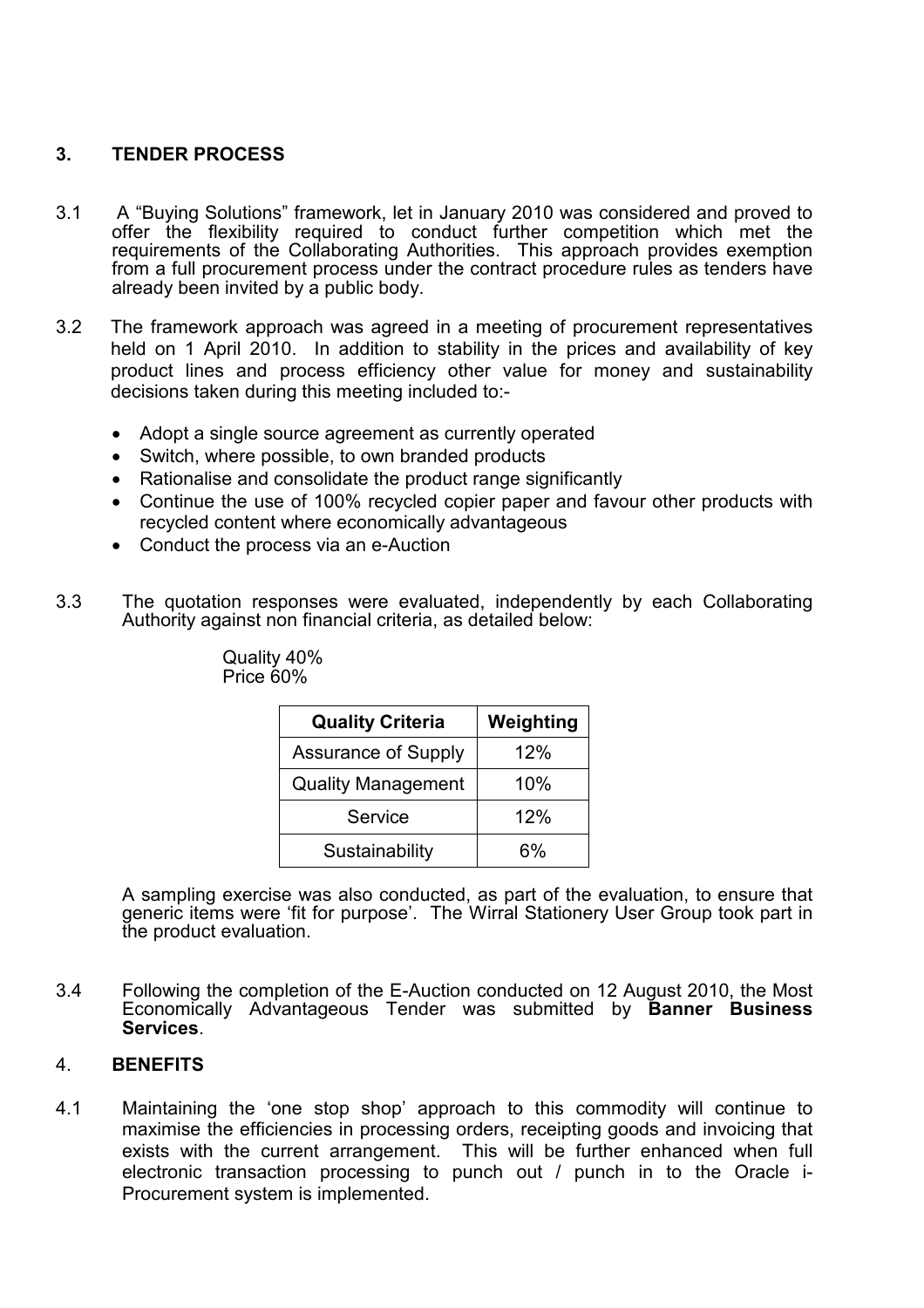- 4.2 Rationalisation of the range of key / catalogue products and the switch to own branded product maximises the leverage in terms of prices for these items which has resulted in the potential savings stated below. Further support from senior management will be required to enforce the message amongst departments to purchase from the key product list.
- 4.3 Product and price stability will be achieved by contract stipulations and an agreed formula for annual price adjustment, capping any increase to the Retail Price Index.
- 4.4 The award of the contract for an initial two year period with options to extend, will provide an incentive for the supplier to maintain expected performance standards.

#### 5. FINANCIAL AND STAFFING IMPLICATIONS

5.1. The annual savings potential for six of the Collaborating Authorities is estimated at £879,000 or 42.6%. If this is pro-rated in terms of the comparative expenditure in 2009 of each Authority, the potential savings are as follows:

| <b>Authority</b>  | <b>Estimated</b><br><b>Annual Savings</b> |
|-------------------|-------------------------------------------|
| Liverpool CC      | £260,000                                  |
| Sefton MBC        | £151,000                                  |
| Knowsley MBC      | £142,000                                  |
| St Helens MBC     | £80,000                                   |
| <b>Halton BC</b>  | £69,000                                   |
| <b>Wirral MBC</b> | £177,000                                  |
| Total             | £879,000                                  |

- 5.2 On receipt of the breakdown by item, further analysis demonstrates the following potential savings for Wirral: If own brand products and compatible/re-manufactured ICT cartridges are purchased, there is a potential 41% saving which equates to approximately £160,000.
- 5.3 The contract will be managed by the Procurement Team, in conjunction with the established user group and the other Merseyside Authorities.
- 5.4 There is some impact on information technology as a result of this framework agreement. The Procurement Team will work closely with the Oracle Systems Team to ensure that the electronic catalogue from the recommended supplier is implemented and managed on the Council i-Procurement system.
- 5.5 To develop the capability to move to full electronic Procure to Pay transaction processing will require input from the Information Technology Systems Team.
- 5.6 The use of compatible/re-manufactured ICT cartridges is supported by IT Services, subject to successful trials.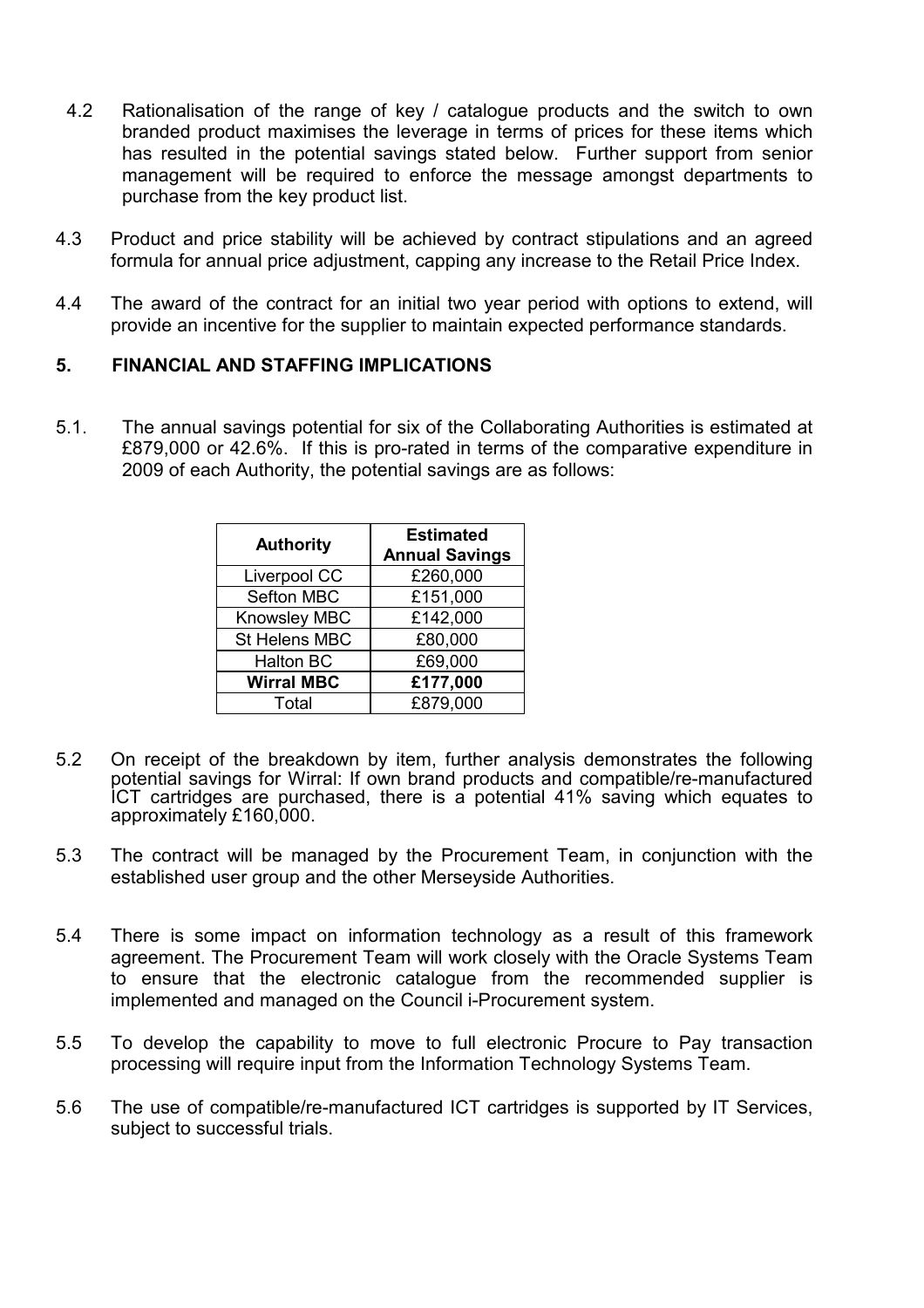### 6. RISK ASSESSMENT

- 6.1 The tendering process has taken place against an existing Buying Solutions framework that has been successfully awarded in compliance with current European Union Procurement Legislation; therefore the risk of a legal challenge against the award decision is significantly reduced.
- 6.2 The capability of each supplier on the framework has previously been assessed and rigorously scrutinised by Buying Solutions therefore the risk of selecting a supplier who is not capable of meeting the requirements of the Collaborating Authorities is low.
- 6.3 As a change of supplier is to take place, there is the risk of disruption to supplies during the implementation period. To mitigate this risk, potential suppliers were evaluated on their capability to implement solutions with new customers and provide draft implementation plans. The plan for the proposed supplier has been evaluated by representatives of the Collaborating Authorities and passed as fit for purpose.
- 6.4 The performance of the supplier will be monitored and maintained by a combination of Management Information supplied to a required format and demonstrating performance against key performance indicators stipulated and agreed in the response to the Invitation to Quote. This information will be reviewed and feedback provided to the supplier in scheduled formal review meetings.
- 6.5 The reduction in the number of products available in the i-Procurement catalogue may result in users not being able to purchase certain items that may be their preference. This increases the risk of maverick spend but could be mitigated by the introduction of a policy to only purchase standardised items. Hard copy full range catalogues will not be circulated.
- 6.6 There may be some issues around the compatibility of own label or remanufactured cartridges and toners. To mitigate this risk, propriety brands will be included initially as key products. In the case of Hewlett Packard, prices will remain stable as a result of a Corporate Support Package that has been agreed, meaning that prices will only be reviewed on an annual basis on the anniversary of the agreement.

### 7. EQUAL OPPORTUNITIES IMPLICATIONS

7.1 There are no equal opportunities implications arising from this report.

# 8. PLANNING IMPLICATIONS

8.1 There are no planning implications.

# 9. COMMUNITY SAFETY IMPLICATIONS

9.1 There are no implications under this heading.

# 10. HUMAN RIGHTS IMPLICATIONS

10.1 There are no implications under this heading.